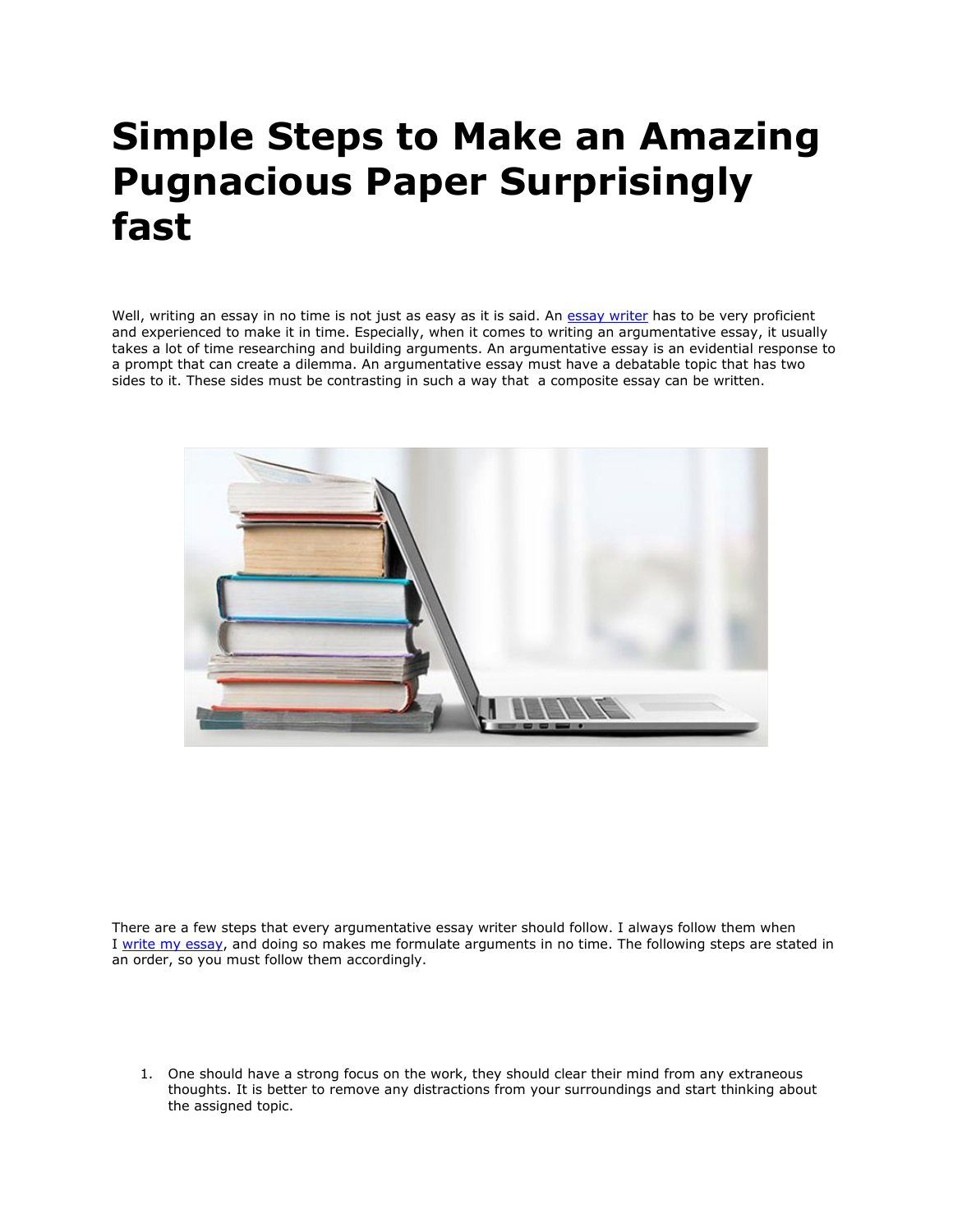- 2. The next step is to turn off your mobile phone and any other social media applications. As these days all of us are involved in some sort of social activity, it is the biggest interruption and distraction that should be turned off.
- 3. Once you are done with these two prerequisites, open your laptop and start with reading a few articles on the assigned topic. After reading these articles, you will be able to select a side that you think is right.
- 4. Now that you are done with selecting either that you are writing for or against the topic, then you should start finding evidence on google scholar. An [essay writer](https://essaywriternow.com/) should at least find 10-15 sources to back up your idea. Now after having these sources, scrutinize the best 7 of them.
- 5. Now you are ready to write, sort those 7 pieces of evidence in your notes and make their topic sentences in the first draft. After making the topic sentences, you should add a premise/ basis of that topic sentence. Do the same for all the 7 body paragraphs for which you have collected the evidence. Make sure that these 7 paragraphs have a section that contains a claim of the other side as well. The claim of the opposite side must be counter tackled with a piece of evidence to support your thesis.
- 6. After you are done introducing your 7 paragraphs, start incorporating the evidence. You must not quote the evidence directly; instead, you should use the paraphrasing technique. Paraphrase all the sources and add them. Right then and there, cite them in the format that you are asked for. You can cite them using a software like Zotero or an online compiler citethisforme. If any of you are unaware of the formats, then for your understanding they are the way to organize your document. There are many formats such as APA, MLA, Chicago, and Harvard. All of them have different ways to organize the document. So if you want to know their details, then search on the internet and get your document formatted.
- 7. After this, simply explain the evidence of all the paragraphs in one to two lines. Now you are done with 2/3rd of your essay.
- 8. All you have to do now is compose a thesis statement and get your introduction and conclusion done.
- 9. For a thesis statement, you should be concise, and it must have all the topic sentences/claims in it. You should state the topic first, which is followed by claims, and then add a rationale to it that answers the why of doing this research essay. A [write my essay](https://essayhours.com/) service can take care of all your writing needs.
- 10. Now that you are done making a thesis statement, then write an introduction. In the introduction, you should start with a definition of the topic, then a brief background of the topic, after stating the thesis statement, you are done with the introduction.
- 11. In conclusion, restate the refined thesis statement, then summarize your claims and counterclaim. After this, conclude your essay in some logical way and wrap your essay nicely.

If you follow these steps, then you can surely write an impressive argumentative essay earlier than others.

The above-stated tips are from an expert point of view, and they guide the new writers about each and every detail. For more information, one can always search up on google and get their misunderstandings sorted. Just in case, if a writer is not feeling well or is unsure of how to complete the essay, then they can consult an [essay writing service](https://www.essaywritingservice.college/) that works 24/7 to help them.

The people at this service are exceptional writers that can write a long essay in just a couple of hours. Then what are you scared for? Start your essay, and if you encounter any issues, then you can contact the service to help you write one. However, while contacting the [essay writing service,](https://essayhours.com/) make sure that you fill them in with the correct details. You should clearly state the topic, format, sources you require, and the word limit to get your work accurately done.